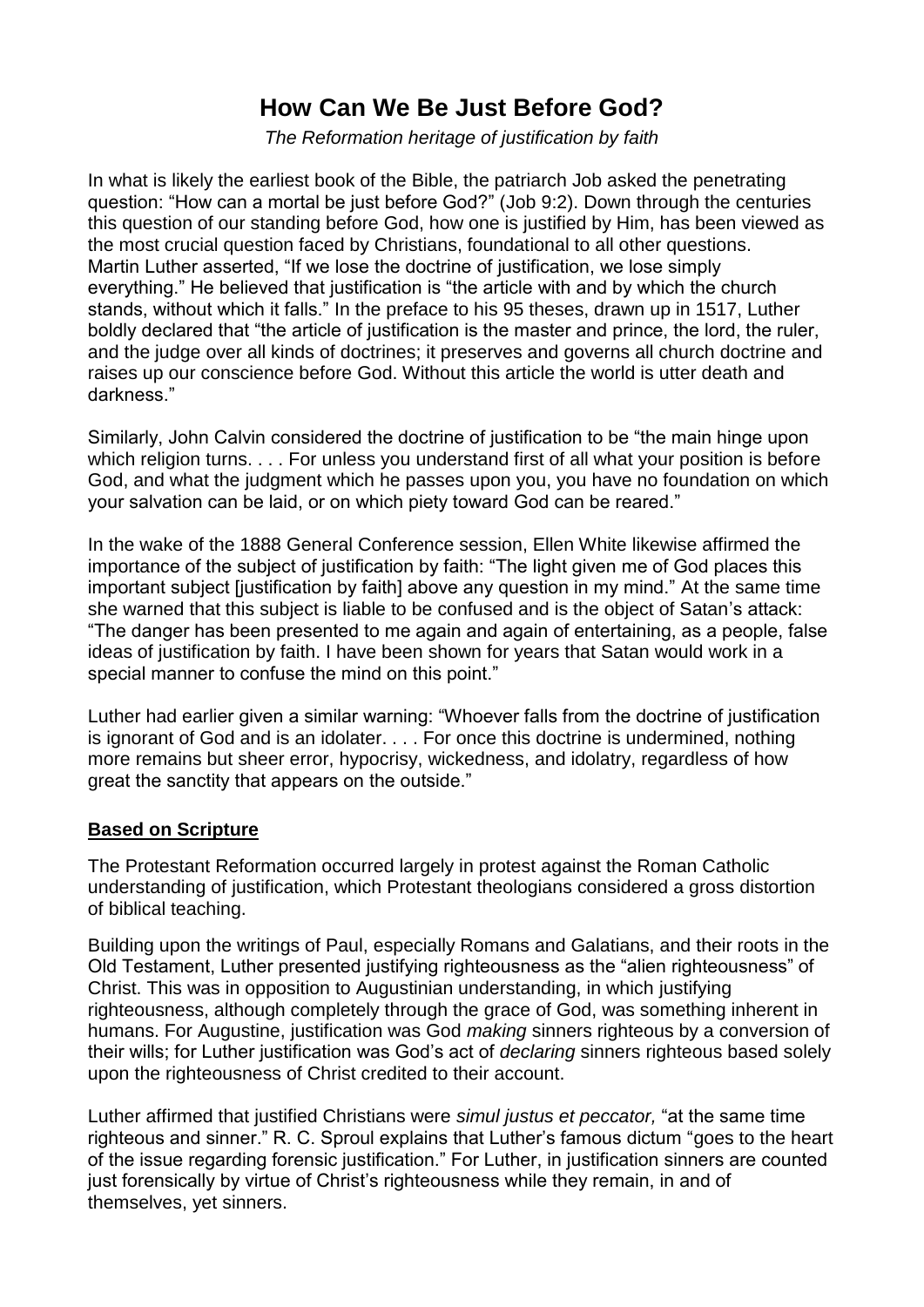Even though those justified "necessarily, inevitably, and immediately" are indwelt by the Spirit and begin the process of sanctification, "the *grounds* of that person's justification remain solely and exclusively the imputed righteousness of Christ. By His righteousness and His righteousness alone that sinners are declared to be just."

For Luther, justification was not for the onlooking eyes of humanity, but *coram Deo,* "before the face of God," or as his theological colleague Philip Melancthon put it: "before the heavenly divine tribunal." Grace was not a holy substance that came down from God and became inherent in human beings; it was an attitude of divine favor. Melancthon further worked out Luther's concepts using more precise language of imputation. Justification was presented as the divine act of *declaring* sinners righteous, based upon the extrinsic, imputed righteousness of Christ.

Calvin's doctrine of justification was deeply indebted to concepts developed by Luther and Melancthon. Calvin eloquently emphasized the forensic nature of justification by the imputed righteousness of Christ as he summarized the doctrine in his *Institutes*: "A man . . . [is] justified by faith when, excluded from the righteousness of works, he by faith lays hold of the righteousness of Christ, and clothed in it appears in the sight of God not as a sinner, but as righteous. Thus we simply interpret justification as the acceptance with which God receives us into His favor as if we were righteous. And we say that this justification consists in the forgiveness of sins and the imputation of the righteousness of Christ."

*To justify*, therefore, is nothing less than to acquit from the charge of guilt, as if innocence were proved. Hence, when God justifies us through the intercession of Christ, He acquits us, not on proof of our own innocence, but by an imputation of righteousness, so that although not righteous in ourselves, we are deemed righteous in Christ.

## **Building on the Foundation**

For Calvin, justification and sanctification occur simultaneously and are inseparable, but must be distinguished. He compared justification and sanctification to the twofold attributes of the sun: "If the brightness of the sun cannot be separated from its heat, are we therefore to say that the earth is warmed by light and illumined by heat?" Even though there is a "mutual and undivided connection" between heat and light, "yet reason itself prohibits us from transferring the peculiar properties of the one to the other."

While the Magisterial Reformers (especially Martin Luther, John Calvin, and Philip Melancthon in the sixteenth century) emphasized different aspects of the doctrine, and experienced their own personal growth in understanding its meaning, by 1540 there was general consensus regarding its essential contours.

Alister McGrath summarizes three main points of the consensus, in contrast to Roman Catholic theology: (1) justification is the "forensic declaration that the Christian is righteous, rather than the process by which he or she is made righteous"; (2) justification is "the external act by which God declares the believer to be righteous," while sanctification or regeneration is "the internal process of renewal by the Holy Spirit"; and (3) justifying righteousness is "the alien righteousness of Christ, imputed to the believer and external to him, not a righteousness that is inherent within him, located within him, or in any way belonging to him."